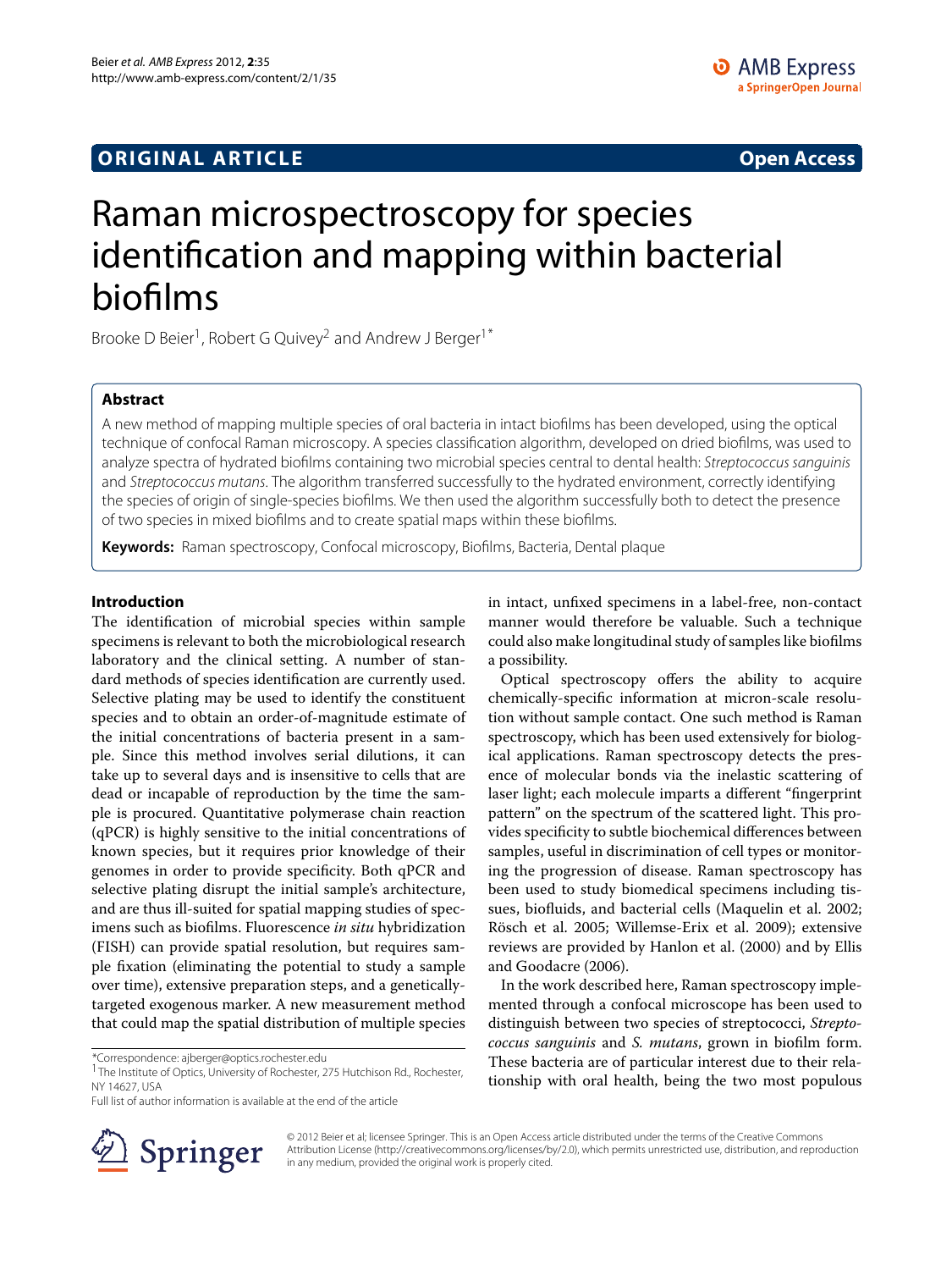species present within dental plaque (Socransky and Manganiello [1971\)](#page-5-5). *Streptococcus mutans* has been identified as the most cariogenic species in plaque, with elevated levels being linked to increased risk of tooth decay (Loesche [1986;](#page-5-6) Marsh [1999\)](#page-5-7). *Streptococcus sanguinis* is associated with being the primary component of healthy plaque (Socransky and Manganiello [1971\)](#page-5-5). Examining the relative balance between these two species can provide an indication of a patient's risk of tooth decay.

Previous work by our group led to the successful identification of the species of bacteria present in single-species biofilms that had been dehydrated before analysis (Beier et al. [2010\)](#page-5-8). In that study, biofilm samples had been transferred from their original substrates, much like a plaque scraping might be harvested from a tooth surface. Dehydrated samples were used for training the species identification model because sample volumes would contain denser cellular content leading to higher signal levels. Since only single-species biofilms were used in the construction of the training set, we chose this enhancement in signal levels over the preservation of structural information. Here, we apply this model to map species distributions within simple hydrated biofilms. Confirmation of the model's successful transfer is performed using intact single-species biofilms. With the ability to identify the species within hydrated biofilms *in situ*, the model is used to perform species identifications of volumes within a two-species mixed biofilm.

# **Materials and methods**

# **Biofilm preparations**

*Streptococcus mutans* ATCC strain UA159 and *S. sanguinis* ATCC strain 10904 were examined in these studies. Although the two species have different preferred growth media, identical preparations were used when preparing pure biofilms of each species. The same nutrients were also used when creating two-species biofilms. This was done to ensure that the chemical differences detected by Raman spectroscopy were in fact indicators of differences in the species' biofilms and not an artifact from differences in the chemical content of the nutrients used.

# *Single-species biofilms*

Cells were taken from stocks stored at -80°C and streaked onto agar plates containing brain heart infusion medium (BD Difco, Franklin Lakes, New Jersey). After 24 hr, a few colonies were selected and used to inoculate a liquid culture containing 10 mL of Todd Hewitt (TH) broth (VWR International, West Chester, Pennsylvania) with  $0.5\%$  (w/v) sucrose. The presence of sucrose allows the bacteria in suspension to begin secretion of extracellular polysaccharides (EPS) that are vital for the formation of a biofilm structure. After another 24 hr, 1 mL of the resuspended liquid culture was added to 49 mL of TH broth

with 0.5% sucrose. At this point, a microscope slide was introduced into the culture to serve as a substrate for the biofilm. The biofilm slide was moved to fresh media every 24 hr until a total of 4 days of growth on the substrate had been reached. In the calibration set used previously to develop our species prediction model, the sugar had been changed for the last three days to 0.5% glucose to produce more cell-rich biofilms with suppressed levels of EPS. For the sample set consisting of intact biofilms presented here, however, the sugar source was maintained as 0.5% sucrose throughout to encourage the biofilms to be more robust and space-filling, as we could no longer rely upon dehydration-induced sample compaction to increase the sample density and thus the Raman signal strength. The difference in EPS levels between the two data sets was thus a potential problem for successful calibration transfer.

For the biofilms in the calibration set, ordinary glass microscope slides were used since each biofilm was ultimately transferred from the substrate before Raman analysis, much like a plaque scraping might be transferred. For the hydrated biofilms of interest in these studies (examined *in situ*), quartz microscope slides were chosen in order to avoid the high levels of fluorescence associated with using NIR illumination on a glass substrate.

#### *Two-species biofilms*

Previous work by our group included the creation of artificially mixed, two-species biofilms where pure biofilms of each species were manually combined in a controlled way immediately before study, in order to investigate the spatial capabilities of our system. In that study, correct identifications of species were reliably made for locations as close as  $2 \mu m$  to a boundary between species (Beier et al. [2010\)](#page-5-8). It is of course more biologically relevant to consider multispecies biofilms grown from a common culture. In the studies described here, two-species biofilms of *S. sanguinis* and *S. mutans* were grown by first initiating a biofilm of *S. sanguinis* for 3 days before introducing liquid culture of *S. mutans*. This time delay was necessary because for the batch growth conditions used throughout these studies, *S. mutans* would quickly dominate over *S. sanguinis* due to *S. mutans* 's proclivity for thriving in acidic environments. It was found that the delayed introduction of *S. mutans* followed by 12 hr of coexistence led to a biofilm that contained sufficient amounts of both species. Similar sample preparations consisting of 4 days of *S. sanguinis* and 3 hr coexistence with *S. mutans* or 2 days of *S. sanguinis* and 3 days of coexistence with *S. mutans* led to biofilms that were indistinguishable from pure biofilms of *S. sanguinis* and *S. mutans*, respectively.

# **System design**

Raman spectroscopy was performed using a homebuilt confocal Raman microspectroscopy system described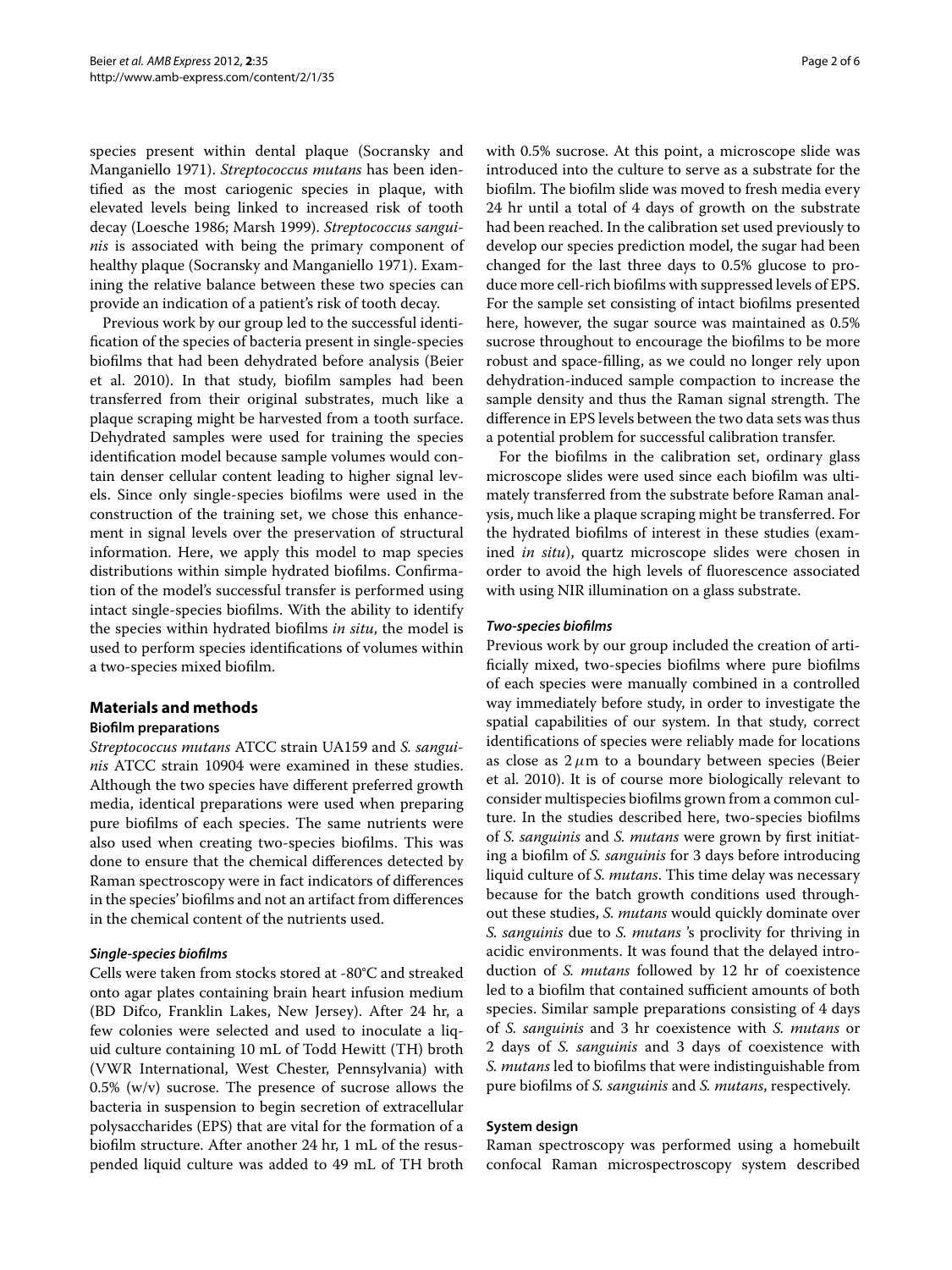previously (Beier and Berger [2009\)](#page-5-9) and shown schematically in Figure [1.](#page-2-0) An 830 nm diode laser (Innovative Photonic Solutions, Monmouth Junction, New Jersey) was used as the excitation source for Raman scattering. A near-IR wavelength was chosen in order to prevent thermal effects on samples studied *in situ*. This wavelength also offered the advantage of avoiding fluorescence that is commonly observed in biological materials. The laser was directed through a spectral bandpass filter (Chroma Technology Corp., Bellows Falls, Vermont) and a spatial filter (10x objective, Newport Corp., Irvine, California; 10*μ*m pinhole). The beam was reflected from a notch filter (Semrock, Inc., Rochester, New York) at near-normal incidence before being directed into the upright microscope (Eclipse E400, Nikon Instruments Inc., Melville, New York). The beam was then focused by a 60x, 1.0 numerical aperture (NA) water immersion objective (Nikon Corp., Tokyo, Japan). The focal spot at the sample plane was ∼1.5*μ*m in diameter, delivering ∼40 mW of laser power to the sample. Epidirected Raman scattered light (Stokes-shifted in wavelength) was then collected by the same objective and directed to pass through the notch filter before being focused onto the  $100 \mu m$  core of a multimode optical fiber, which served as a confocal pinhole. The fiber guided the light to a spectrometer (HoloSpec f/1.8, Kaiser Optical

Systems Inc., Ann Arbor, Michigan) connected to a thermoelectrically cooled, front-illuminated, open electrode charge-coupled device (CCD) array (DU420-OE, Andor Technology PLC, Belfast, Northern Ireland) that was used to record the spectra. The CCD and stage were controlled using code written in-house within MATLAB  $\scriptstyle\textcircled{\tiny{\textregistered}}}$ (Version 7.8.0, The MathWorks TM, Inc., Natick, Massachusetts).

The system has a spectral resolution of  $\sim$ 7 cm<sup>-1</sup>, as measured from neon gas emission lines. The axial sectioning depth is ∼7*μ*m, as determined from the derivative of the response curve when scanning into plastic, following the method described by Caspers et al. [\(2000\)](#page-5-10). Combining the axial sectioning depth with the focal spot diameter of ∼ 1.5 *μ*m gives a confocal volume, or voxel size, of <sup>∼</sup>8*μ*m<sup>3</sup> to be probed in each location. Scanning of the samples was achieved through the use of an electronicallycontrolled stage (x-y: Applied Scientific Instrumentation, Eugene, Oregon; z: Nikon).

Microscope slides fully coated by biofilm material were loaded with enough water to maintain water-immersion at the microscope objective for many hours. Sufficient air space was provided underneath the slide to drain away water seepage and prevent motion artifacts. *In situ* study of these samples meant that the structure of the biofilms, including species distributions in two-species biofilms, was intact and available for study. Scanning was

<span id="page-2-0"></span>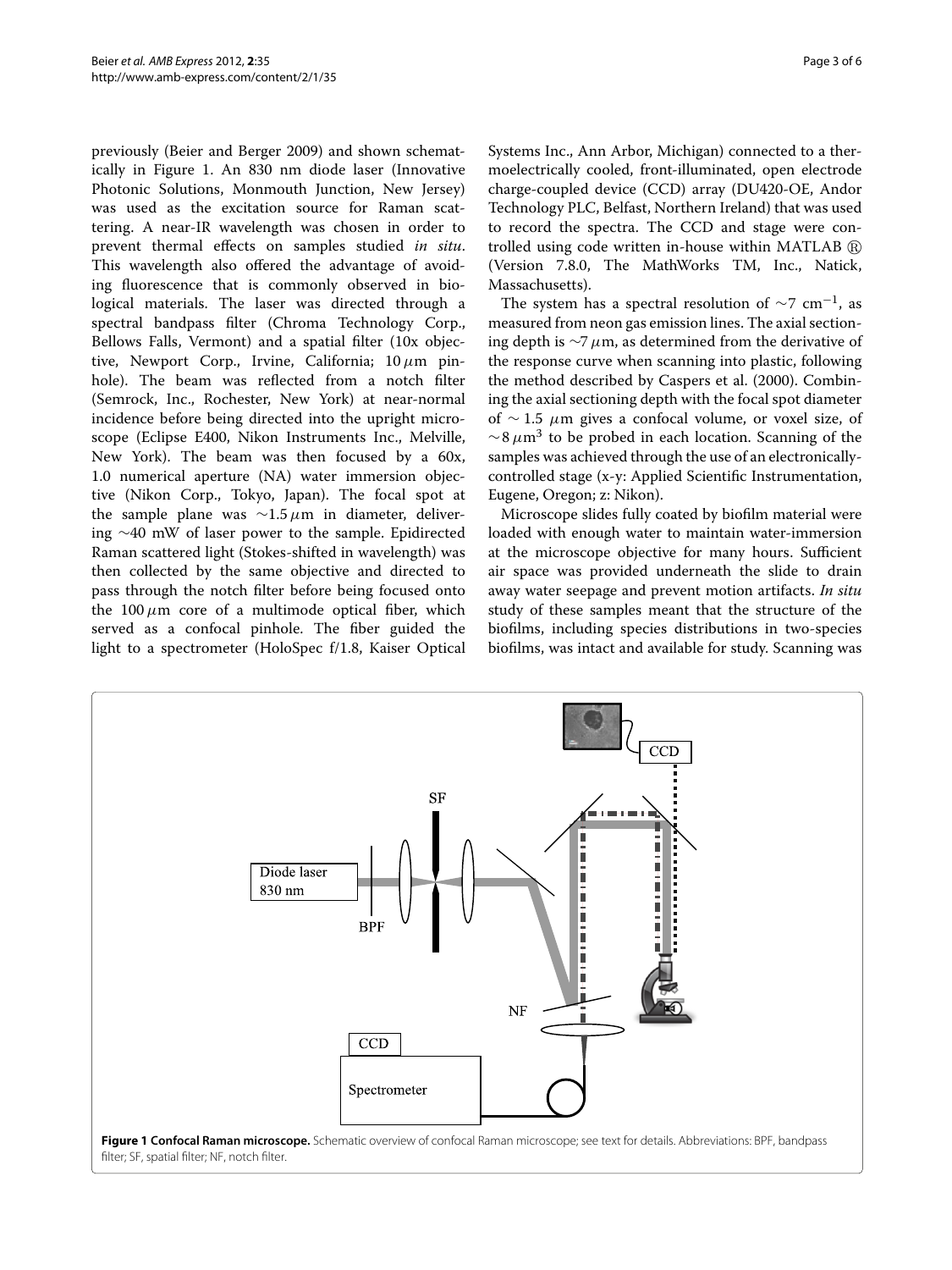performed to create maps of slices perpendicular to the substrate (XZ scans) since the structures in this orientation would be more biologically interesting, in terms of the arrangement of bacteria in relation to the substrate.

#### **Data acquisition and processing**

Spectra were acquired for six frames of 30 s per voxel (i.e. confocal volume). The spectra were then subjected to preprocessing including cosmic-ray and system background removal, as well as spectral throughput correction. Fluorescent background was removed using a modified polynomial-fitting method described previously (Beier and Berger [2009\)](#page-5-9), making use of the photobleaching lineshape between successive frames as a background fitting parameter. After the frames were preprocessed individually, they were averaged to give one spectrum per voxel. Due to a slight shift in the laser's excitation wavelength from that used for the training set, all spectra were then recalibrated to align the 1003 cm<sup>-1</sup> phenylalanine peak (Wagner et al. [2009\)](#page-5-11) and resampled to a common wavenumber axis. For further analysis, only data from the wavenumber region of 706 to 1810  $cm^{-1}$  was retained for each spectrum.

Some voxels were found to have insufficient signal levels for reliable species prediction, likely due to low cellular content in a given voxel or insufficient light penetration into deeper regions. An initial screening step was performed to reject such voxels from further consideration.

After the spectral data was preprocessed, it was submitted to the species identification model described previously (Beier et al. [2010\)](#page-5-8). Briefly, principal component (PC) analysis was used for data compression and noise reduction before submitting the PC scores to logistic regression for species prediction.

#### **Results**

As mentioned above, the species prediction model was originally constructed from dehydrated biofilm samples and was here applied to the study of hydrated biofilms, *in situ*. For the transfer of this model to a new sample preparation, a test set of single-species biofilms was first examined. The mean spectra of the newly-measured *S. sanguinis* and *S. mutans* biofilms, shown in Figure [2,](#page-3-0) appear nearly identical. In such cases, ad hoc classification models based upon a few visibly different peaks (e.g. near 920 and 1100 cm−1, marked with '\*') perform poorly at the single-spectrum level, where noise is higher. Figure [2](#page-3-0) emphasizes the importance of using a multivariate model (the PC-based technique referenced in the previous section) to utilize information throughout the full spectrum in constructing the classification formula.

Table [1](#page-3-1) shows the species identification results obtained for the new test set of 352 spectra from regions within 10 different single-species biofilms. The diagonal entries



<span id="page-3-0"></span>in this confusion matrix represent Raman-based species assignments that agree with the (known) species from which the biofilm was prepared, while off-diagonals represent errors. 92% of all voxels of *S. sanguinis* and 94% of *S. mutans* were properly identified based on their Raman spectra. Considering all voxels from either species, 93% were properly identified. This study therefore established the baseline error rate in classification to be around 7%.

After confirming the successful transfer of the original model to working with hydrated samples, further studies examined biofilms from mixed culture. A total of five mixed biofilms were studied, each at a number of positions both laterally and in depth. Figure [3](#page-4-0) plots the percentage of voxels that were classified as *S. mutans* in each biofilm. As the figure shows, four of the five mixed-species biofilms had Raman-assigned minority-species levels that significantly exceeded the 7% baseline error rate (Student's t-test, 95% confidence). The spatial organization of species assignments was also examined. Figure [4](#page-4-1) plots the Ramanbased species assignments in a depth-slice through one of the mixed-species biofilms. As can be seen, the species assignments tended to be clustered into contiguous spatial regions as opposed to being evenly distributed. Such assignments are plausible, given the nature of cell proliferation, although there is no reference method currently available to provide confirmation.

#### **Table 1 Species identification performance**

<span id="page-3-1"></span>

|              | Known species |           |
|--------------|---------------|-----------|
|              | S. sanguinis  | S. mutans |
| Predicted    |               |           |
| S. sanguinis | 236           | 6         |
| S. mutans    | 20            | 90        |

Confusion matrix summarizing the performance of the species identification model on hydrated, intact biofilms. The columns indicate the known/true species, while the rows indicate the prevalence of experimentally predicted species in reference to the known species.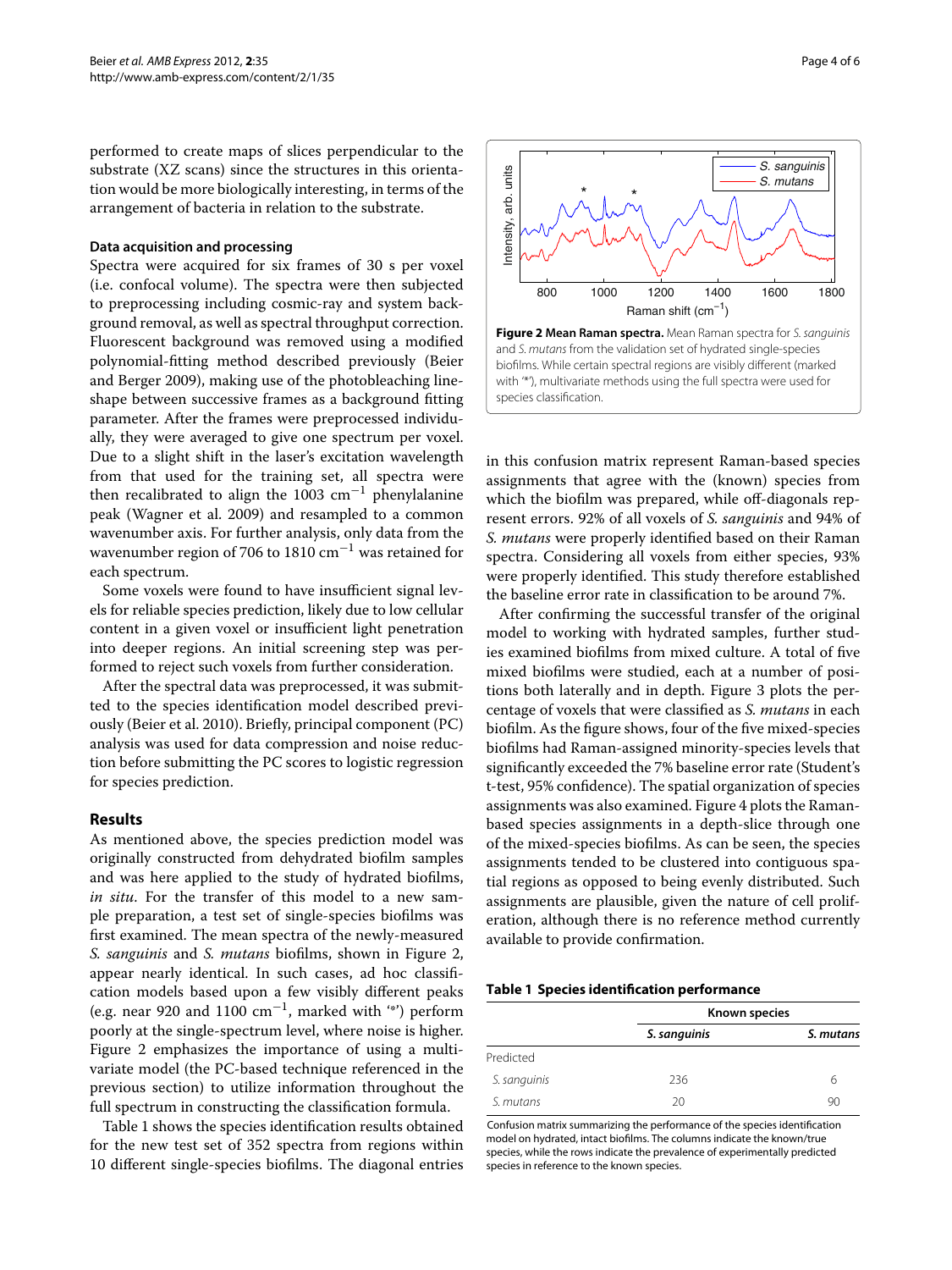

# <span id="page-4-0"></span>**Discussion**

Examination of the test set of hydrated biofilm samples showed that overall, 93% of voxels were properly identified using the transferred model. Our previous work saw 96% correct identification of species (Beier et al. [2010\)](#page-5-8). The move to the new sample type involved several changes relative to the original training set, including a replacement of the laser with a corresponding 2 nm wavelength difference in excitation, the use of a water-immersion objective rather than air-immersion, the addition of depth scanning,



and a decrease in signal level associated with decreased concentrations within hydrated biofilms. The high performance on this single species confirmation set given these system changes indicates the robustness of the prediction model.

With the ability to properly identify the species within hydrated samples thus confirmed, biofilms from a mixed culture were analyzed. As mentioned above, the spatial arrangement of clusters of like-classification was a reasonable result, though it was not directly verifiable. What can be asserted with confidence, however, is that in mixedspecies biofilms the "minority" species was typically assigned frequently enough to exceed the baseline error rate of 7% seen in single-species studies. The fact that four of the five mixed-species biofilms had Raman-assigned minority-species levels that significantly exceeded 7% (Figure [3\)](#page-4-0) indicates that the presence of both species has been detected and quantified in the mixed biofilm samples. The fifth biofilm, which did not see a statistically significant level of the minority species, may simply have been scanned in a region occupied by a single species.

<span id="page-4-1"></span>There is another interesting element to the depth scan in Figure [4.](#page-4-1) Although *S. mutans* was introduced days after *S. sanguinis*, the locations classified as *S. mutans* tended to be closer to the substrate, as if the *S. mutans* had migrated beneath the layer of *S. sanguinis*. This observation was consistent across all four of the biofilms in which significant levels of both species were observed. For the particular species in this study, this could potentially have significance as it relates to the cariogenic properties of dental plaque. Further experiments are needed to explore this initial observation.